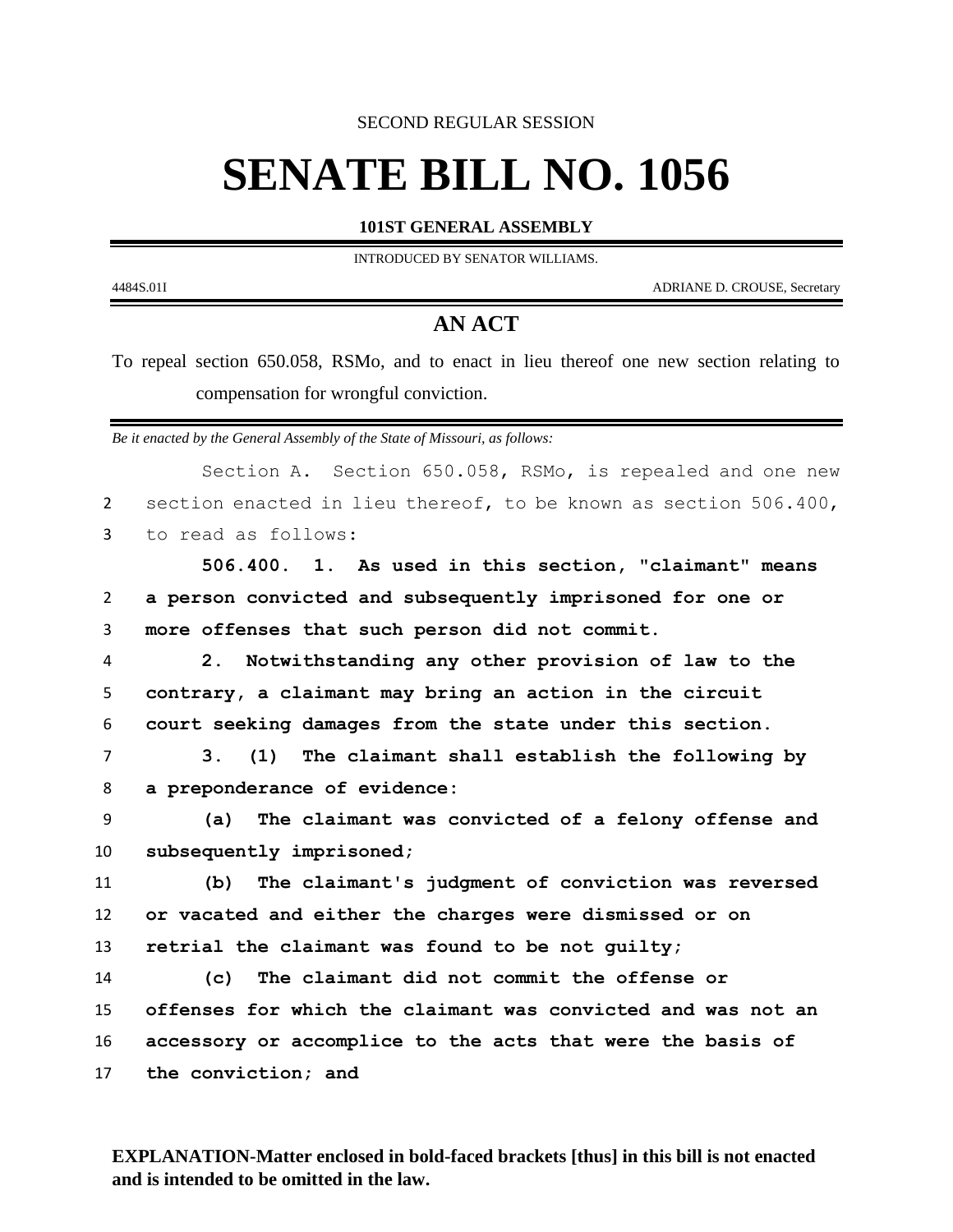**(d) The claimant did not commit or suborn perjury, fabricate evidence, or by the claimant's own conduct cause or bring about the conviction. Neither a confession or admission later found to be false nor a guilty plea shall constitute committing or suborning perjury, fabricating evidence, or causing or bringing about the conviction under this subsection.**

 **(2) The court, in exercising its discretion as permitted by law regarding the weight and admissibility of evidence submitted under this section, may, in the interest of justice, give due consideration to difficulties of proof caused by the passage of time, the death or unavailability of witnesses, the destruction of evidence, or other factors not caused by such persons or those acting on their behalf.**

 **4. (1) The suit, accompanied by a statement of the facts concerning the claim for damages, verified in the manner provided for the verification of complaints in the rules of civil procedure, shall be brought by the claimant within a period of two years after the:**

 **(a) Dismissal of the criminal charges against the claimant or finding of not guilty on retrial; or**

**(b) Grant of a pardon to the claimant.**

 **(2) A claimant convicted, imprisoned, and released from custody before August 28, 2022, shall commence an action under this section no later than August 28, 2024.**

 **(3) All pleadings shall be captioned "In the matter of the wrongful conviction of".**

 **(4) Any claim filed under this section shall be served on the attorney general.**

 **(5) The suit for a claim filed under this section shall be tried by the court, and no request for a jury trial shall be made.**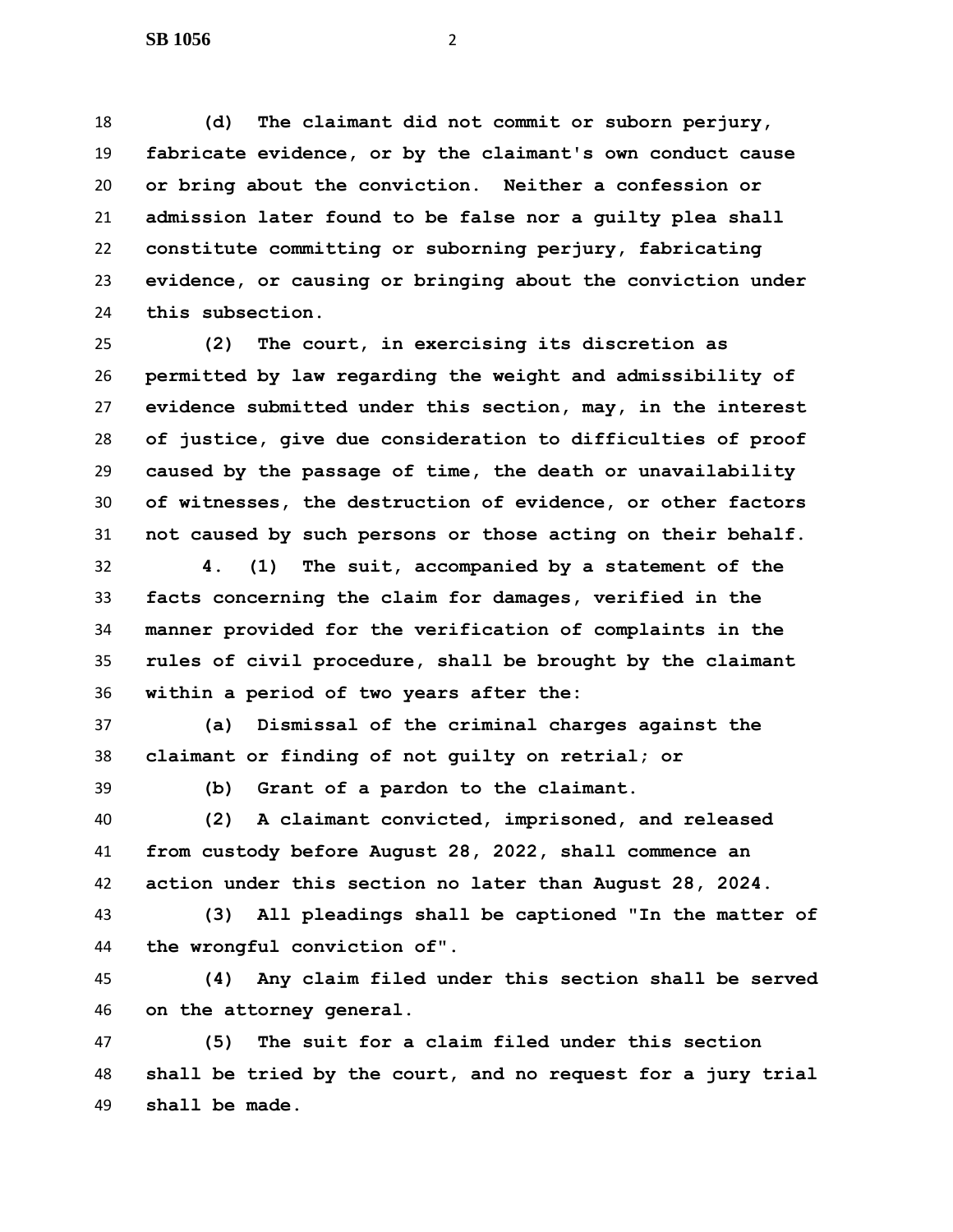**5. (1) Damages awarded under this section shall be: (a) Except as provided in subdivision (2) of this subsection, one hundred seventy-nine dollars per day for each day of imprisonment but no more than sixty-five thousand dollars per fiscal year; and**

 **(b) Not less than twenty-five thousand dollars for each additional year served on parole or post-release supervision or each additional year the claimant was required to register as a sexual offender under sections 589.400 to 589.425, whichever is greater.**

 **(2) A claimant shall not receive compensation for any period of incarceration during which the claimant was concurrently serving a sentence for a conviction of another crime for which such claimant was lawfully incarcerated.**

 **(3) (a) Except as provided in paragraph (b) of this subdivision, the court shall order that the award be paid as a combination of an initial payment not to exceed one hundred thousand dollars or twenty-five percent of the award, whichever is greater, and the remainder as an annuity not to exceed eighty thousand dollars per year. The claimant shall designate a beneficiary or beneficiaries for the annuity by filing such designation with the court.**

 **(b) The court may order that the award be paid in one lump sum if the court finds that it is in the best interests of the claimant.**

 **(4) In addition to the damages awarded under subdivision (1) of this subsection, the claimant:**

 **(a) Shall be entitled to receive reasonable attorney's fees and costs incurred in the action brought under this section not to exceed a total of twenty-five thousand dollars, unless a greater reasonable total is authorized by the court upon a finding of good cause shown; and**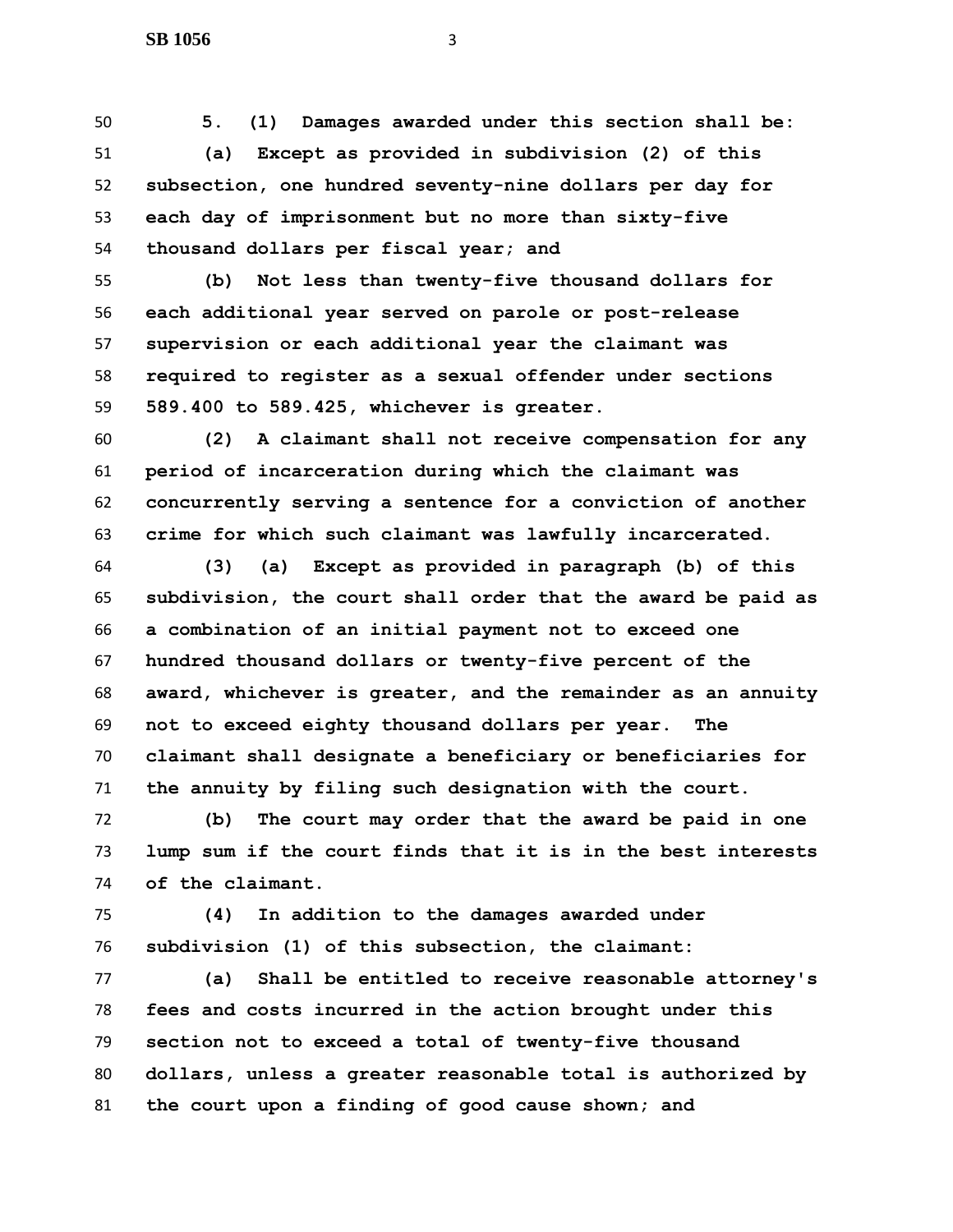**(b) May also be awarded other nonmonetary relief as sought in the complaint including, but not limited to, counseling, housing assistance, and personal financial literacy assistance, as appropriate.**

 **6. (1) If, at the time of the judgment entry referred to in subsection 5 of this section, the claimant has won a monetary award against the state or any political subdivision thereof in a civil action related to the same subject, or has entered into a settlement agreement with the state or any political subdivision thereof related to the same subject, the amount of the award in the action or the amount received in the settlement agreement, less any sums paid to attorneys or for costs in litigating the other civil action or obtaining the settlement agreement, shall be deducted from the sum of moneys to which the claimant is entitled under this section. The court shall include in the judgment entry an award to the state of any amount deducted under this subsection.**

 **(2) If subdivision (1) of this subsection does not apply and if, after the time of the judgment entry referred to in subsection 5 of this section, the claimant wins a monetary award against the state or any political subdivision thereof in a civil action related to the same subject, or enters into a settlement agreement with the state or any political subdivision thereof related to the same subject, the claimant shall reimburse the state for the sum of moneys paid under the judgment entry referred to in subsection 5 of this section, less any sums paid to attorneys or for costs in litigating the other civil action or obtaining the settlement agreement. A reimbursement required under this subsection shall not exceed the amount of the monetary award the claimant wins for damages in the**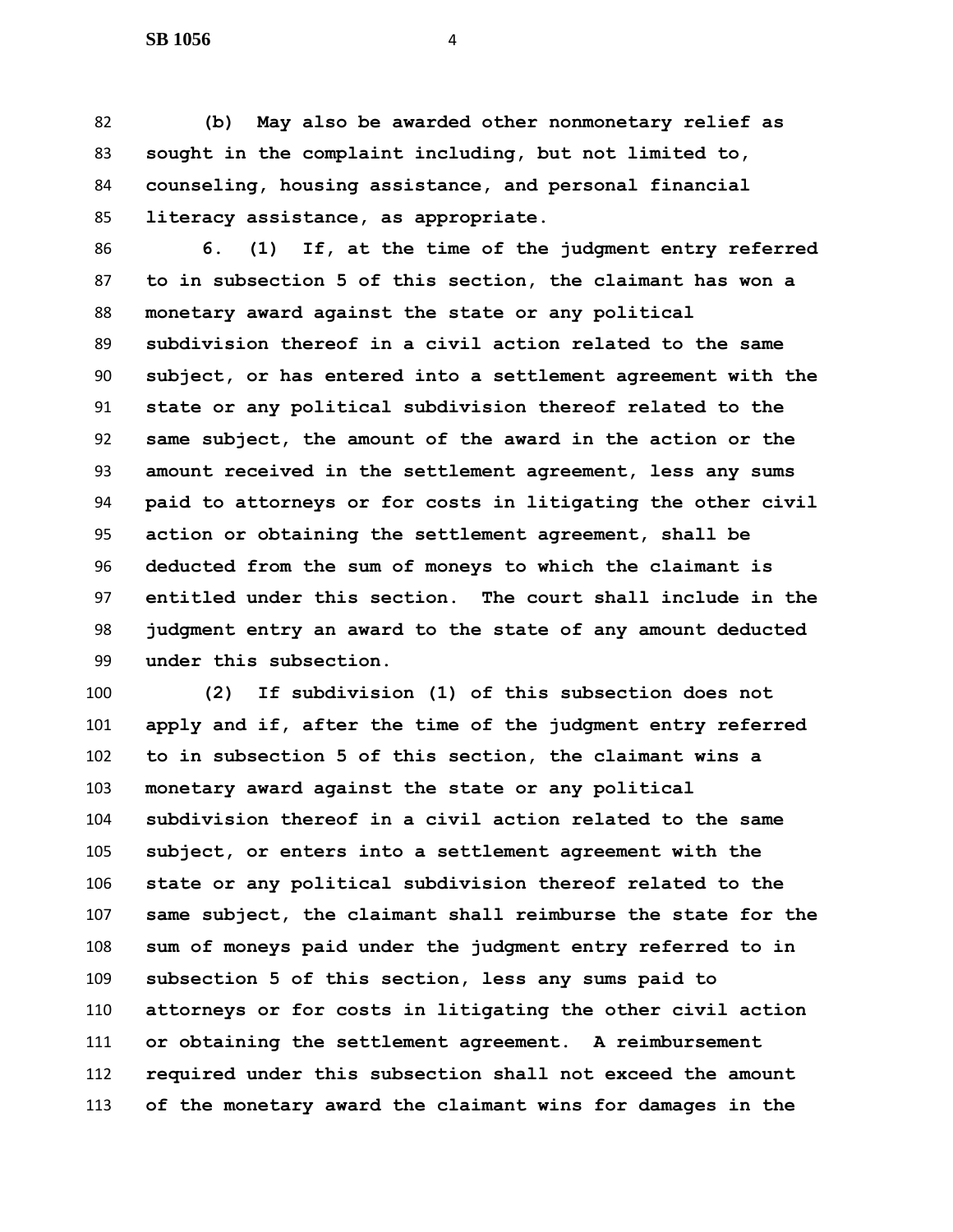**other civil action or the amount received in the settlement agreement.**

 **7. If the court finds that the claimant is entitled to a judgment, it shall enter a certificate of innocence finding that the claimant was innocent of all offenses for which the claimant was mistakenly convicted. The clerk of the court shall send a certified copy of the certificate of innocence and the judgment entry to the attorney general for payment under section 105.711.**

 **8. Upon entry of a certificate of innocence, the claimant shall automatically be granted an order of expungement from the court for the felony offense in which he or she pled guilty or was sentenced to and such offense shall be expunged from all official records or recordations of his or her arrest, plea, trial, or conviction. Upon granting of the order of expungement, the records and files maintained in any administrative or court proceeding in an associate or circuit division of the court shall be confidential and only available to the parties or by order of the court for good cause shown. The effect of such order shall be to restore such person to the status he or she occupied prior to such arrest, plea, or conviction and as if such event had never taken place. No person as to whom such order has been entered shall be held thereafter under any provision of any law to be guilty of perjury or otherwise giving a false statement by reason of his or her failure to recite or acknowledge such arrest, plea, trial, conviction, or expungement in response to any inquiry made of him or her for any purpose whatsoever, and no such inquiry shall be made for information relating to an expungement under this subsection.**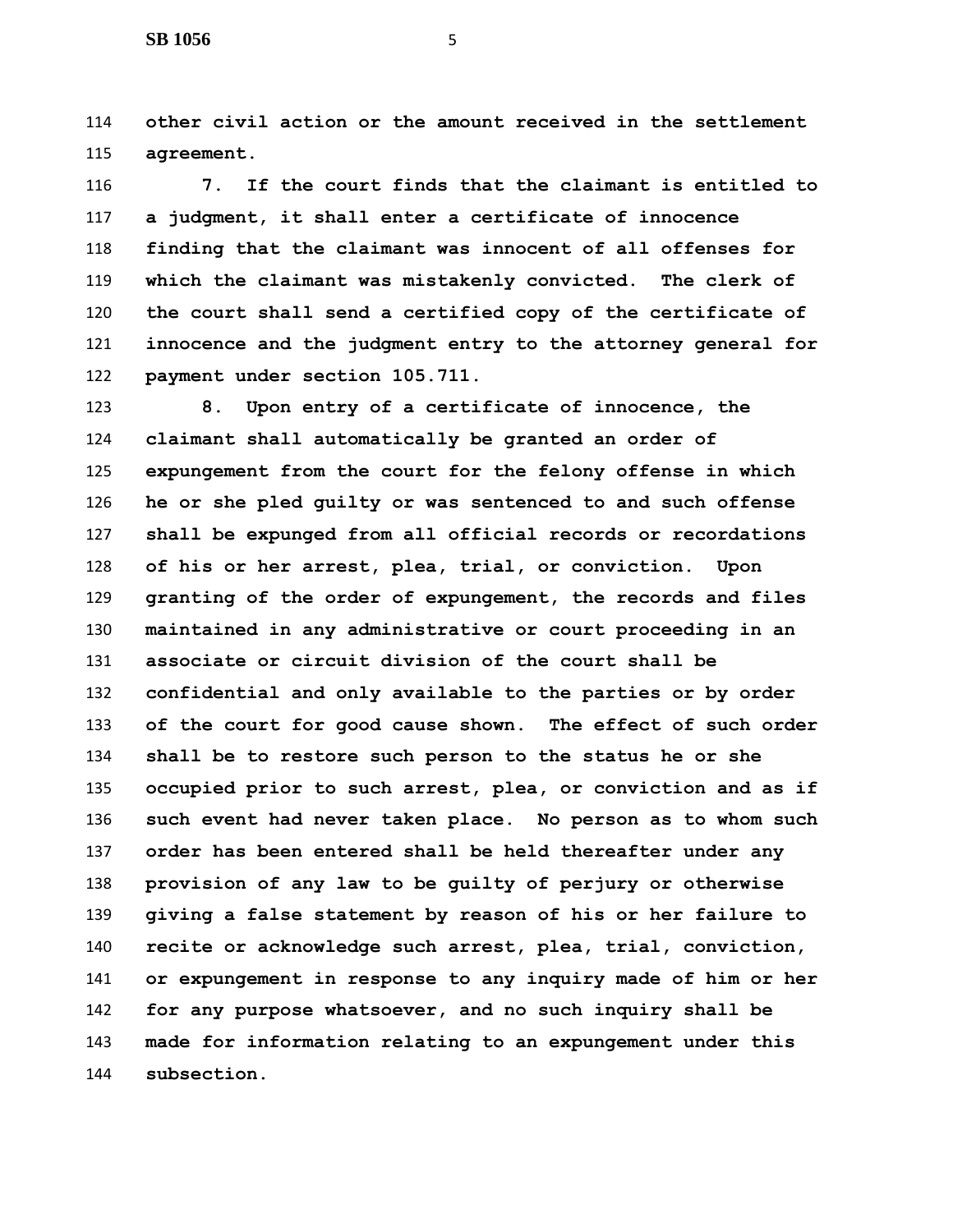**9. Upon entry of a certificate of innocence, the court shall order the expungement and destruction of the associated biological samples authorized by and given to the Missouri state highway patrol. The order shall state the information required to be stated in a petition to expunge and destroy the samples and profile record and shall direct the Missouri state highway patrol to expunge and destroy such samples and profile record. The clerk of the court shall send a certified copy of the order to the Missouri state highway patrol, which shall carry out the order and provide confirmation of such action to the court. Nothing in this subsection shall require the Missouri state highway patrol to expunge and destroy any sample or profile record associated with the claimant that was related to any offense other than the offense for which the court has entered a certificate of innocence.**

 **10. The decision to grant or deny a certificate of innocence shall not have a res judicata effect on any other proceedings.**

 **11. Nothing in this section shall preclude the department of corrections from providing reentry services to a claimant that are provided to other persons including, but not limited to, financial assistance, housing assistance, mentoring, and counseling. Such services shall be provided while an action under this section is pending and after any judgment is entered, as appropriate for such claimant.**

 **12. A decision under this section may be appealed to the supreme court.**

1. Notwithstanding the<br>Sovereign immunity of the state, any inc sovereign immunity of the state, any individual who was found guilty of a felony in a Missouri court and was later determined to be actually innocent of such crime solely as a result of DNA profiling analysis may be paid restitution. The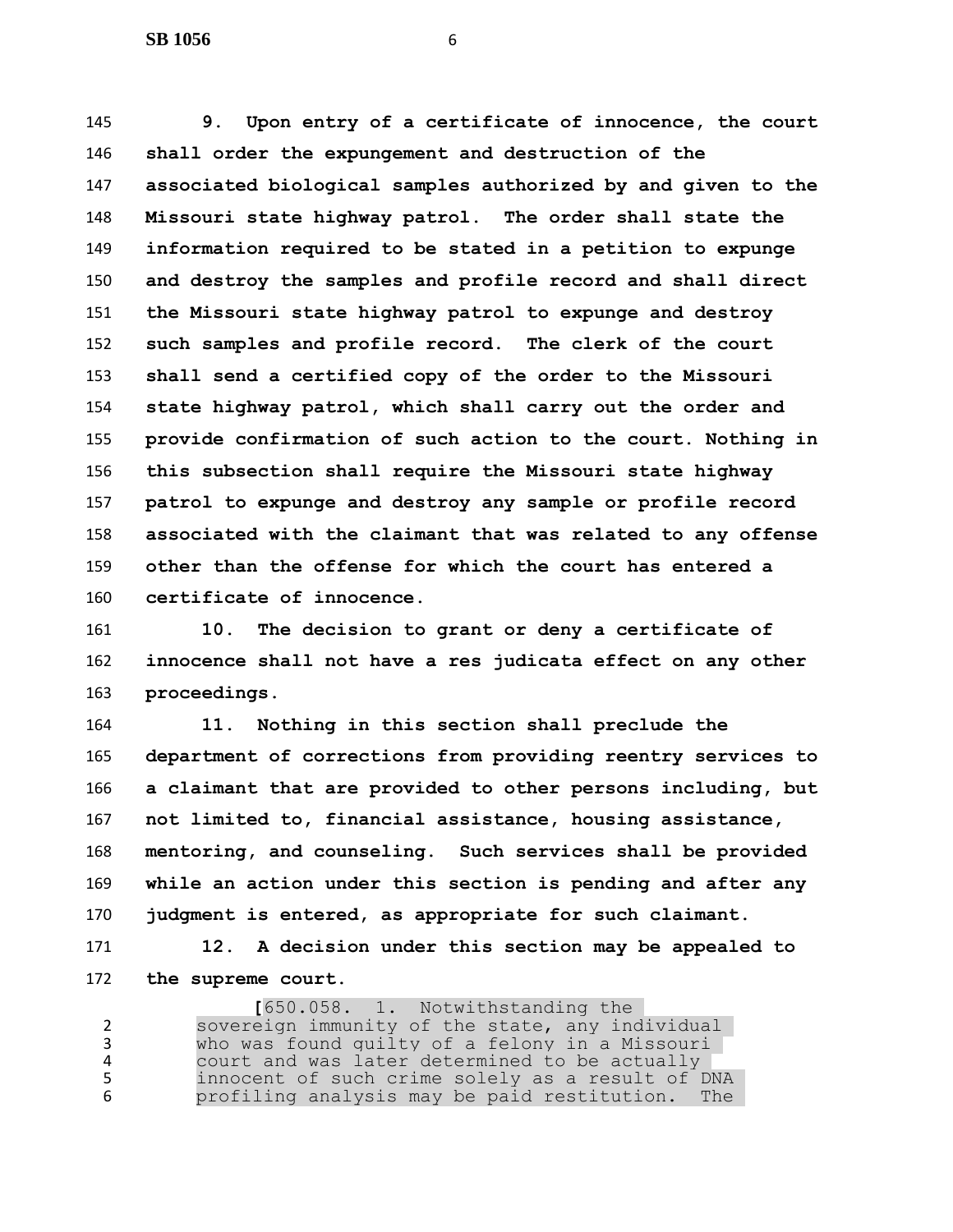7 individual may receive an amount of one hundred<br>8 dollars per day for each day of postconviction dollars per day for each day of postconviction 9 incarceration for the crime for which the<br>10 individual is determined to be actually individual is determined to be actually 11 innocent. The petition for the payment of said 12 restitution shall be filed with the sentencing 13 court. For the purposes of this section, the 14 term "actually innocent" shall mean: 15 (1) The individual was convicted of a 16 felony for which a final order of release was<br>17 entered by the court: 17 entered by the court;<br>18 (2) All appeals 18 (2) All appeals of the order of release<br>19 have been exhausted: 19 **have been exhausted;**<br>20 (3) The indivious 20 (3) The individual was not serving any<br>21 term of a sentence for any other crime 21 term of a sentence for any other crime<br>22 concurrently with the sentence for whic 22 concurrently with the sentence for which he or<br>23 she is determined to be actually innocent, 23 she is determined to be actually innocent,<br>24 anness such individual was serving another 24 unless such individual was serving another 25 concurrent sentence because his or her parole<br>26 was revoked by a court or the parole board in 26 was revoked by a court or the parole board in<br>27 connection with the crime for which the person 27 connection with the crime for which the person<br>28 has been exonerated. Regardless of whether any has been exonerated. Regardless of whether any 29 other basis may exist for the revocation of the 30 person's probation or parole at the time of 31 conviction for the crime for which the person is 32 later determined to be actually innocent, when 33 the court's or the parole board's sole stated 34 reason for the revocation in its order is the 35 conviction for the crime for which the person is 36 later determined to be actually innocent, such<br>37 order shall, for purposes of this section only, 37 order shall, for purposes of this section only,<br>38 be conclusive evidence that their probation or 38 be conclusive evidence that their probation or<br>39 barole was revoked in connection with the crime 39 being parole was revoked in connection with the crime and the parole which the person has been exonerated; and 40 for which the person has been exonerated; and<br>41 (4) Testing ordered under section 547.0 41 (4) Testing ordered under section 547.035,<br>42 or testing by the order of any state or federal or testing by the order of any state or federal 43 court, if such person was exonerated on or 44 before August 28, 2004, or testing ordered under<br>45 section 650.055, if such person was or is section 650.055, if such person was or is 46 exonerated after August 28, 2004, demonstrates a 47 person's innocence of the crime for which the 48 person is in custody. 49 Any individual who receives restitution under 50 this section shall be prohibited from seeking 51 any civil redress from the state, its 52 departments and agencies, or any employee 53 thereof, or any political subdivision or its<br>54 employees. This section shall not be constru 54 employees. This section shall not be construed<br>55 as a waiver of sovereign immunity for any 55 as a waiver of sovereign immunity for any<br>56 burposes other than the restitution provic purposes other than the restitution provided for 57 herein. The department of corrections shall 58 determine the aggregate amount of restitution<br>59 owed during a fiscal year. If insufficient owed during a fiscal year. If insufficient 60 moneys are appropriated each fiscal year to pay 61 restitution to such persons, the department 62 shall pay each individual who has received an 63 order awarding restitution a pro rata share of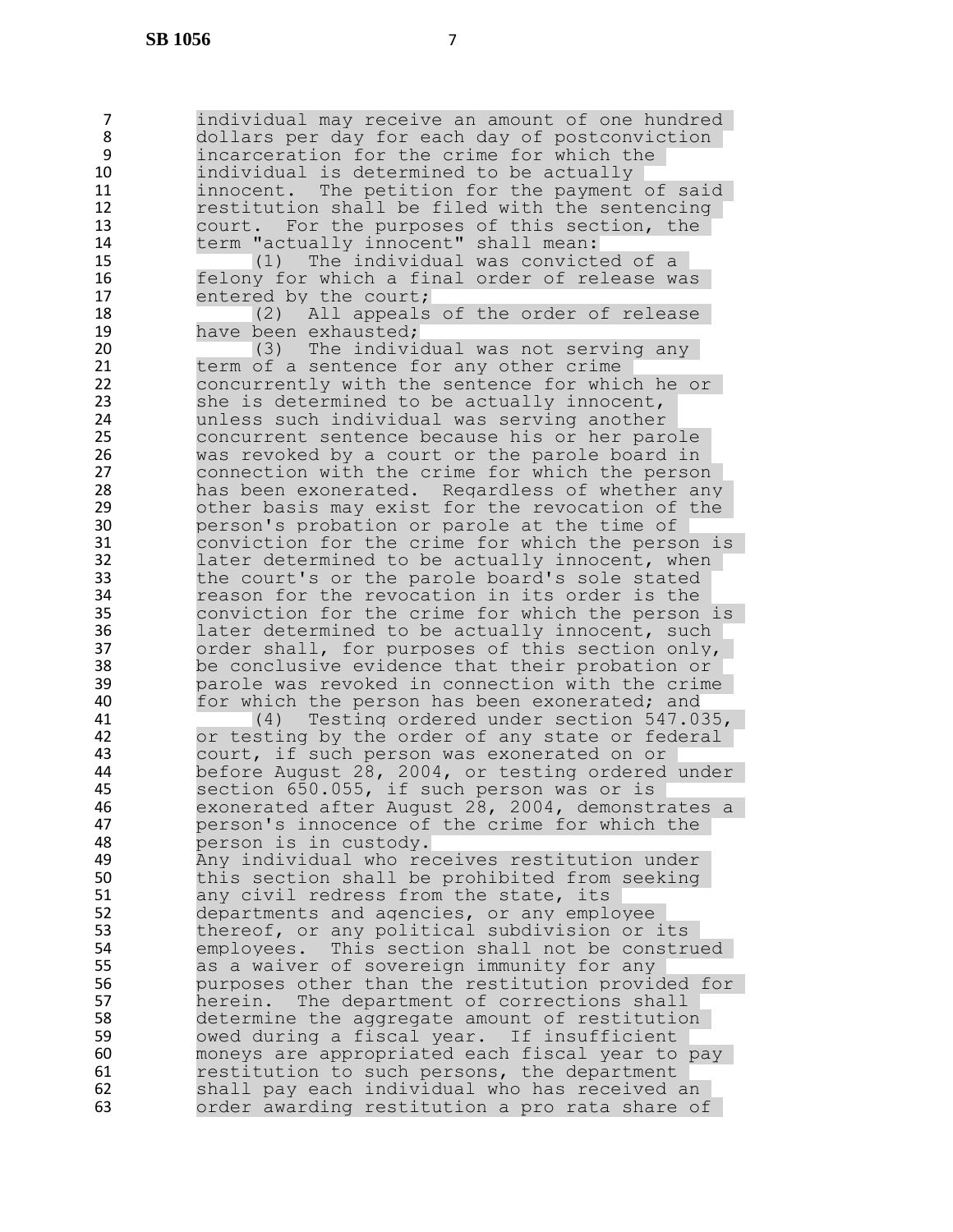64 the amount appropriated. Provided sufficient<br>65 moneys are appropriated to the department, the moneys are appropriated to the department, the 66 6 amounts owed to such individual shall be paid on<br>67 5 June thirtieth of each subsequent fiscal year, 67 June thirtieth of each subsequent fiscal year,<br>68 The until such time as the restitution to the until such time as the restitution to the 69 individual has been paid in full. However, no 70 individual awarded restitution under this 71 Subsection shall receive more than thirty-six<br>72 thousand five hundred dollars during each fise thousand five hundred dollars during each fiscal 73 year. No interest on unpaid restitution shall<br>74 be awarded to the individual. No individual w 74 be awarded to the individual. No individual who<br>75 bas been determined by the court to be actually 75 has been determined by the court to be actually<br>76 http://www.maillibe.responsible for the costs of 76 innocent shall be responsible for the costs of<br>77 care under section 217.831. 77 care under section 217.831.<br>78 2. If the results of 78 2. If the results of the DNA testing<br>79 confirm the person's quilt, then the person 79 confirm the person's quilt, then the person<br>80 filing for DNA testing under section 547.03 80 filing for DNA testing under section 547.035,<br>81 shall: 81 shall:<br>82 ( 82 (1) Be liable for any reasonable costs<br>83 11 incurred when conducting the DNA test, inclu 83 incurred when conducting the DNA test, including<br>84 but not limited to the cost of the test. Such but not limited to the cost of the test. Such 85 costs shall be determined by the court and shall 86 be included in the findings of fact and 87 conclusions of law made by the court; and<br>88 (2) Be sanctioned under the provisional 88 (2) Be sanctioned under the provisions of<br>89 Section 217.262. section 217.262. 90 3. A petition for payment of restitution 91 under this section may only be filed by the 92 individual determined to be actually innocent or 93 the individual's legal guardian. No claim or 94 betition for restitution under this section may<br>95 be filed by the individual's heirs or assigns. 95 be filed by the individual's heirs or assigns. 96 Bookhom And individual's right to receive restitution<br>97 Bounder this section is not assignable or 97 under this section is not assignable or 98 otherwise transferrable. The state's obligation<br>99 bo pay restitution under this section shall 99 to pay restitution under this section shall<br>100 cease upon the individual's death. Any cease upon the individual's death. Any 101 beneficiary designation that purports to<br>102 bequeath, assign, or otherwise convey th bequeath, assign, or otherwise convey the right 103 to receive such restitution shall be void and 104 unenforceable. 105 4. An individual who is determined to be 106 actually innocent of a crime under this chapter 107 shall automatically be granted an order of 108 expungement from the court in which he or she 109 pled guilty or was sentenced to expunge from all 110 official records all recordations of his or her 111 **11** arrest, plea, trial or conviction. Upon<br>112 **112** aranting of the order of expungement, the granting of the order of expungement, the 113 records and files maintained in any 114 administrative or court proceeding in an 115 associate or circuit division of the court shall<br>116 be confidential and only available to the be confidential and only available to the 117 parties or by order of the court for good cause 118 shown. The effect of such order shall be to 119 119 restore such person to the status he or she<br>120 120 cocupied prior to such arrest, plea or occupied prior to such arrest, plea or